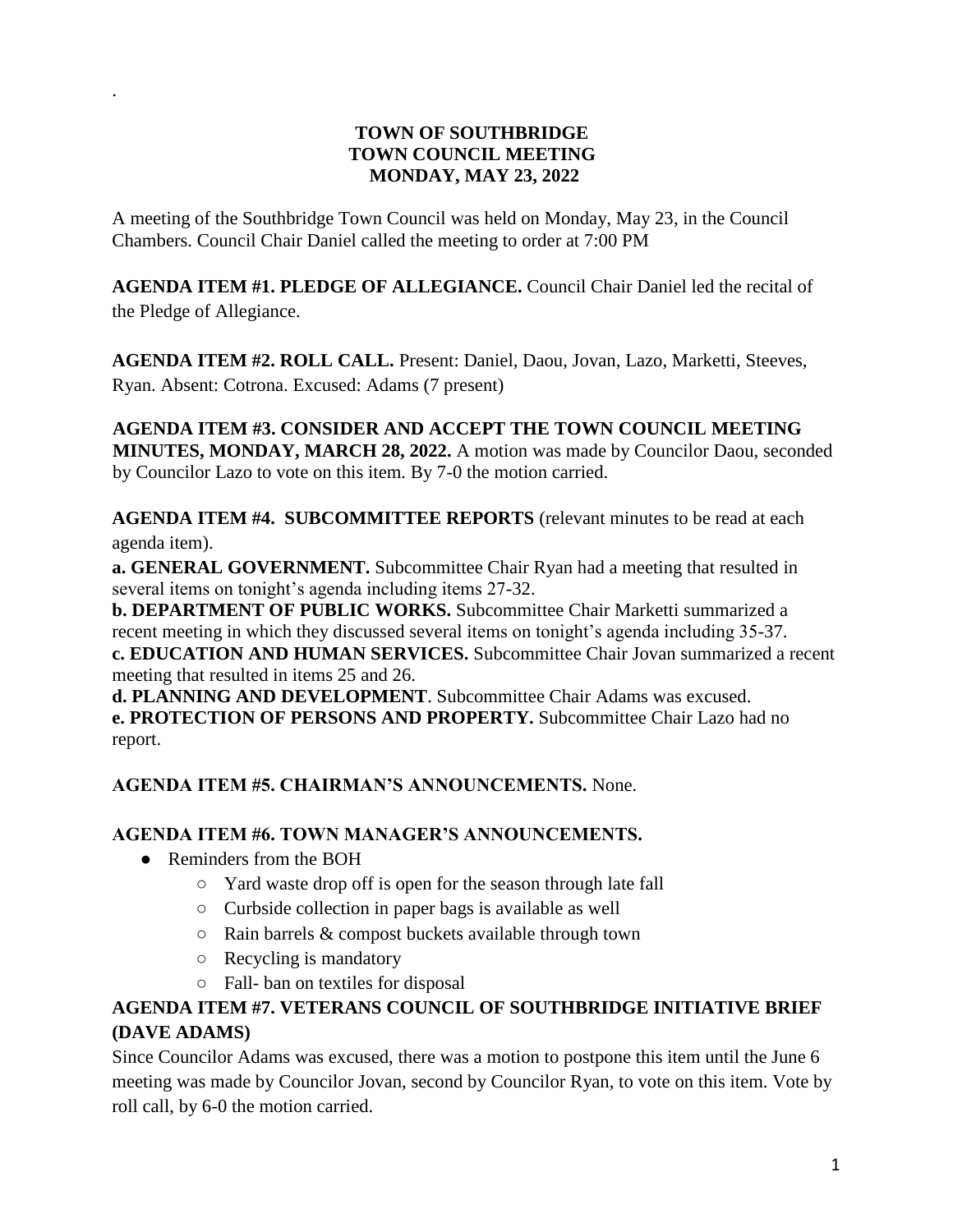**AGENDA ITEM #8. CITIZENS FORUM.** Donald Solinsky of Henry Street doesn't like the rhetoric surrounding him, he cited several examples of Councilors saying things about him, the vote for the ACO's recommendation to euthanize and encouraged residents to view the meetings on youtube to see for themselves that the Council is lying. He noted that he has been called a psycho several times and it's very disheartening, he'd like people to own up to their opinions, lies, and treatment of him since he believes they look down on him and other citizens in town.

Maureen Doyle of 771 Lebanon Hill Road summarized her findings on beautify Southbridge day and encouraged people to stop littering! She'd love for people to wait to dispose of their trash until they find a waste barrel to do so in. Ms. Doyle noted that balloons are especially detrimental for the environment and suggested creative alternatives such as paper flowers. Balloon releases amount to waste, therefore those celebrating graduations and other events may want to reconsider. She thanked all those who turned out for the town clean up and hopes to continue to have this event.

Maddie Bonadiaz of Denison Drive reminded people that May 25th is the last day to register to vote and the Town Hall will be open from 8AM-8PM. The election will be Tuesday 6/14 at the Community Center.

#### **AGENDA ITEM #9. VOTE TO ADOPT THE FY 2023 TOWN OF SOUTHBRIDGE GENERAL FUND OPERATING BUDGET PER THE ATTACHED VOTING DOCUMENT IN THE AMOUNT OF \$59,873,045.00 TO BE FUNDED AS FOLLOWS:**

| <b>RAISE AND APPROPRIATE</b>                         | \$58,296,503.00 |
|------------------------------------------------------|-----------------|
| <b>TRANSFERS FROM OTHER AVAILABLE FUNDS:</b>         |                 |
| <b>SALE OF STREET LIST BOOKS</b>                     | 500.00          |
| <b>CABLE OPERATING ACCOUNT</b>                       | 196,934.00      |
| <b>DEBT SERVICE RESERVE</b>                          | 950,000.00      |
| PERPETUAL CARE INTEREST                              | 2,000.00        |
| <b>ACCESS ROAD DEBT SERVICE</b>                      | 338,065.00      |
| <b>LANDFILL REIMBURSEMENT FUND</b>                   | 80,213.00       |
| <b>SALE OF LOTS AND GRAVES</b>                       | 5,000.00        |
| <b>SUBTOTAL TRANSFERS FROM OTHER AVAILABLE FUNDS</b> | 1,572,712.00    |
| <b>OTHER TRANSFERS:</b>                              |                 |
| <b>BAY PATH BOND PREMIUM</b>                         | 3,830.00        |
| <b>SUBTOTAL OTHER TRANSFERS</b>                      | 3,830.00        |
| <b>TOTAL GENERAL FUND BUDGET</b>                     | \$59,873,045.00 |

A motion was made by Councilor Jovan, seconded by Councilor Daou to vote on this item. Council Chair Jovan read through the budgets line by line. The following items were discussed further.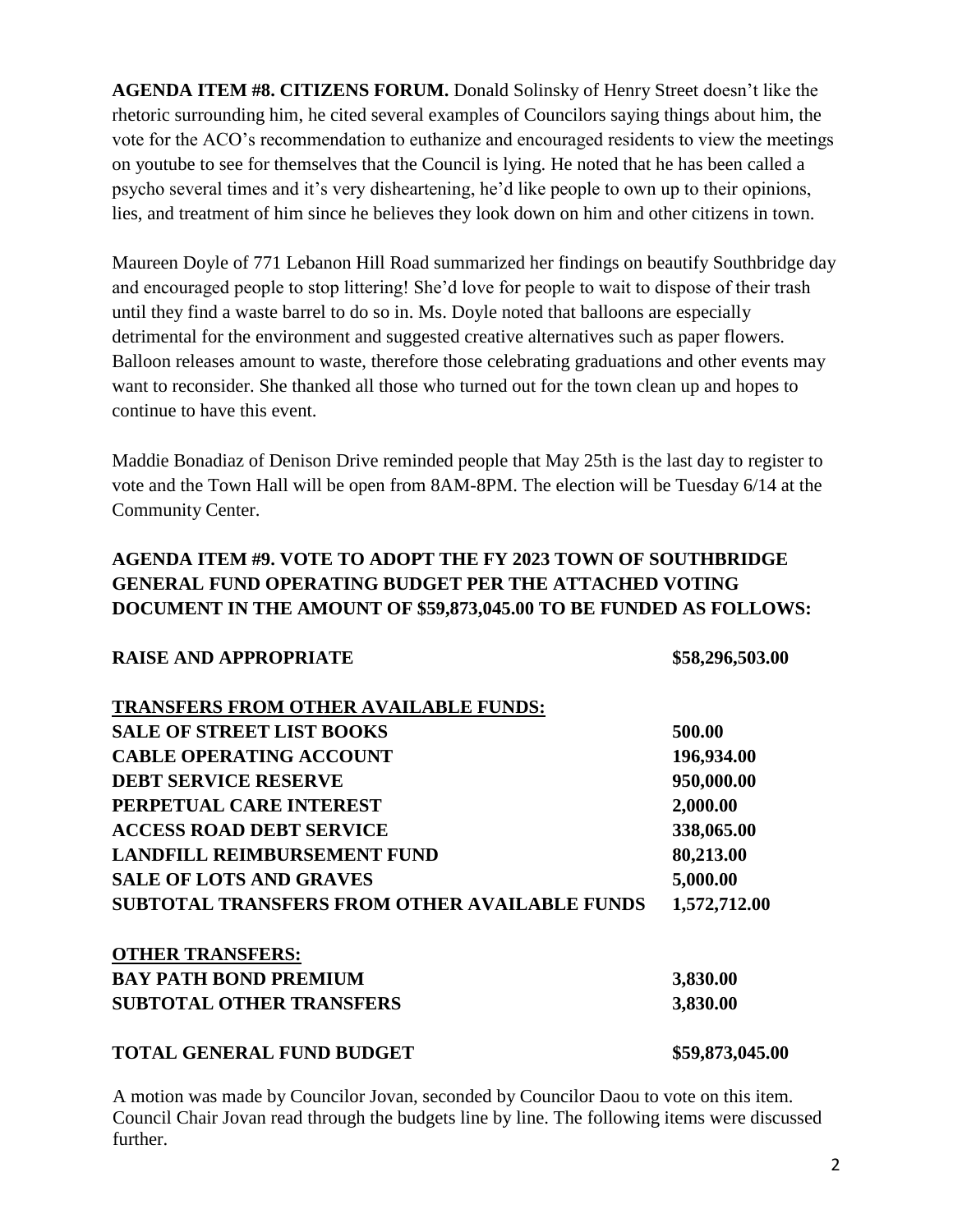- Town Clerk
	- Councilor Ryan said they are recommending an increase in the budget to reflect the step increase for the Town Clerk's position. Motion to increase this line item budget to \$205,426.00. A motion was made by Councilor Ryan, seconded by Councilor Steeves to vote on this item. Councilor Jovan asked what research was done to bring about the proposed change for schedule 1. Councilor Ryan said this item has come up for 7-8 years due to Maddie's request. The comment made by the Town Manager is that this would need to come from the Town Council due to the Charter. The only issue he has is separating the person from the position, meaning what would happen with other people in positions that may need to change to that schedule and they would need to look to adjust pay for several other positions. Councilor Ryan said other departments have not advocated for themselves as Maddie has, therefore the subcommittee has not considered that. She also noted that the jobs and goals of the town clerk have consistently evolved due to the pandemic. Councilor Ryan provided several examples in which this position had to adapt and change its own policies and department policies. The difference they are talking about is around \$2,000, therefore the subcommittee believes they should support this to reward her efforts and to work on employee retention. Several Councilors are concerned with this since other positions will come forward and want the same increase and they would need to prepare to accommodate this. They noted that they're not questioning this employee's performance, but they are concerned with the other employees within MS18. Councilor Jovan believes this should be discussed at length during the year, rather than at the end of the budget season every year to ensure they are able to do a comprehensive study on this since changing a position to a different level is a big deal. He and Councilor Lazo stressed that they won't support this decision because of the way it is being done, not because they don't support the work done by Ms. Bonadias. They stressed that they are voting on a position, not a person for this item. Councilor Marketti supports this item because Ms. Bonadias is an elected administrator that oversees the department and elections division and the increase is minimal. Vote by roll call. Councilors in favor: Daou, Marketti, Ryan, Steeves. Councilors opposed: Daniel, Jovan, and Lazo. Since a ⅔ majority was needed, the motion failed by 4-3.
- **Council Reserve** 
	- Councilor Marketti doesn't recall them ever spending \$100,000.00, therefore he thinks they could decrease this by \$25,000.00. Councilor Steeves said they could afford to cut some of this since in his 8 years on Council the most he's seen them spend is around \$80,000.00. Ms. Harnois believes they've come close to that in some years, but the amount fluctuates each year. She noted that sometimes they go to that account for Veteran's benefits, and other costs and believes \$100,000.00 is a good amount in case they need it. Since there was no support from the Council, Councilor Marketti did not make the motion, but he noted that he was just keeping an eye out for modest cuts. **Motion to reduce the amount of the Council reserve from \$100,000.00 to \$80,000.00.** A motion was made by Councilor Steeves, seconded by Councilor Marketti to vote on this item. Vote by roll call. Councilors in favor: Marketti, Steeves. Councilors opposed: Daniel, Daou, Jovan, Lazo, Ryan. By 2-5 the motion fails.
- Police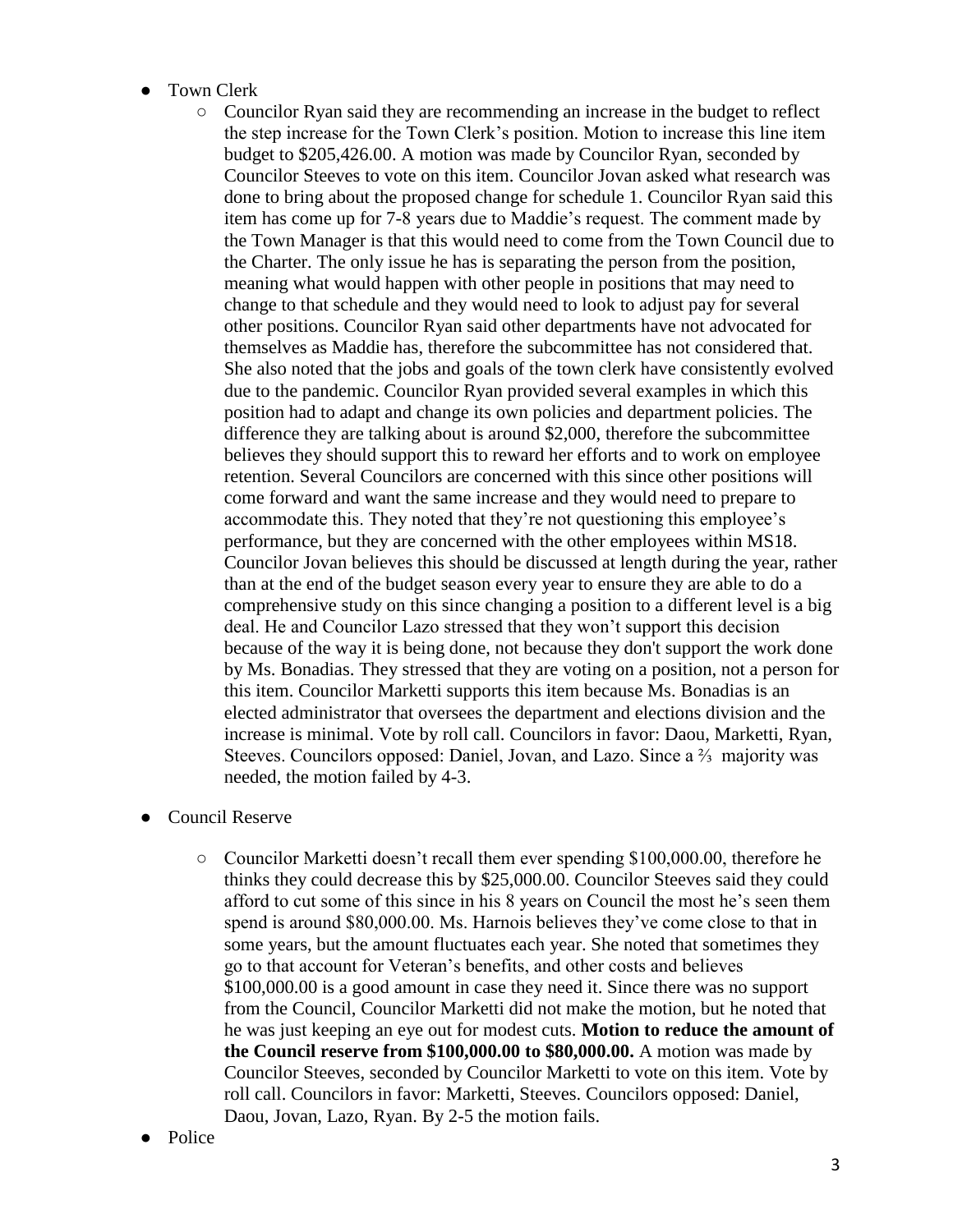○ In an effort to save money, Councilor Marketti requested cutting the employee requests for this and several of the following departments from two to one. **Motion to only fund one position for the Police Department.** A motion was made by Councilor Marketti, seconded by Councilor Lazo to vote on this item. Councilor Jovan noted that they did not vote to add multiple positions for this year; he was looking for authorization for 40, but not to fund it this year. The goal was that they may be able to begin the hiring process for the upcoming year. The recommendation was to fund one new position and to explore the authorization situation. Councilor Lazo said a level service budget means no extra bodies. Councilor Steeves asked Chief Woodson why he is asking for more in the overtime budget since historically they haven't needed that much. Chief Woodson said they will be well over the budget for this item this fiscal year. Chief Woodson noted they are asking to be budgeted for 39 positions; they currently are funded for 38. He noted that they want to be authorized for 40, but don't believe they will ever get to that due to vacant positions and the need to continue to fill them. The goal is to shuffle people around to be able to fill any of those vacancies on an ongoing basis. Councilor Lazo believes they can create a position without funding it, therefore it doesn't necessarily need to be included in the budget. The subcommittee brought this to the Council for discussion on how to proceed, several Councilors believed they would put it to PPP to create it, but they wouldn't fund it yet. Councilor Ryan would have preferred this discussion be its own agenda item, but supports referring this back to the subcommittee for further discussion. Councilor Marketti withdrew his motion.

● Fire

○ Councilor Marketti is willing to give the fire department two positions, but not four. He noted that if they do not get the SAFER grant they would look to fund the positions anyway, which would be a higher cost to the town. Town Manager McCall said they have tried for this grant for several years, therefore the Chief is asking for half a year's funding for the four firefighters because he'd like to begin the process of hiring and staffing adequately while they await a response on the grant award. The grant will cover the costs of these positions for the first three years if they are awarded this. Councilor Jovan believes the SAFER grant language should be taken out of the wording since these are actual positions to be funded out of the operating budget whether or not they get the grant funding. Chief Normandin said the position titles would change as needed if they did not get the grant, but a positive vote tonight would allow them to be staffed more adequately. He would love to go for 8, but the cost to the town, once they are responsible, would be very high. Chief Normandin said 80 Marcy Street has increased its call volume and they know the Case Street lodging will do the same as well, which is discouraging because they need more staff. Two additional positions would only fix half the problem since they are attempting to go with four groups of six firefighters. He's passionate about ensuring that they are able to provide safe care for the residents and noted that the station is left unmanned often due to calls, vacation, and sick time. He will provide detailed statistics on that to the Council. Councilor Ryan asked how often they lose calls to mutual aid due to a lack of staffing. He said this past year it was 60 calls, but it's been much higher in previous years. Due to a lack of staffing in other towns they've had to respond to local towns at a much higher volume than they have in the past. Councilor Ryan fully supports this item and understands that it is a huge need for this community. Councilor Daou says there have been many times where they've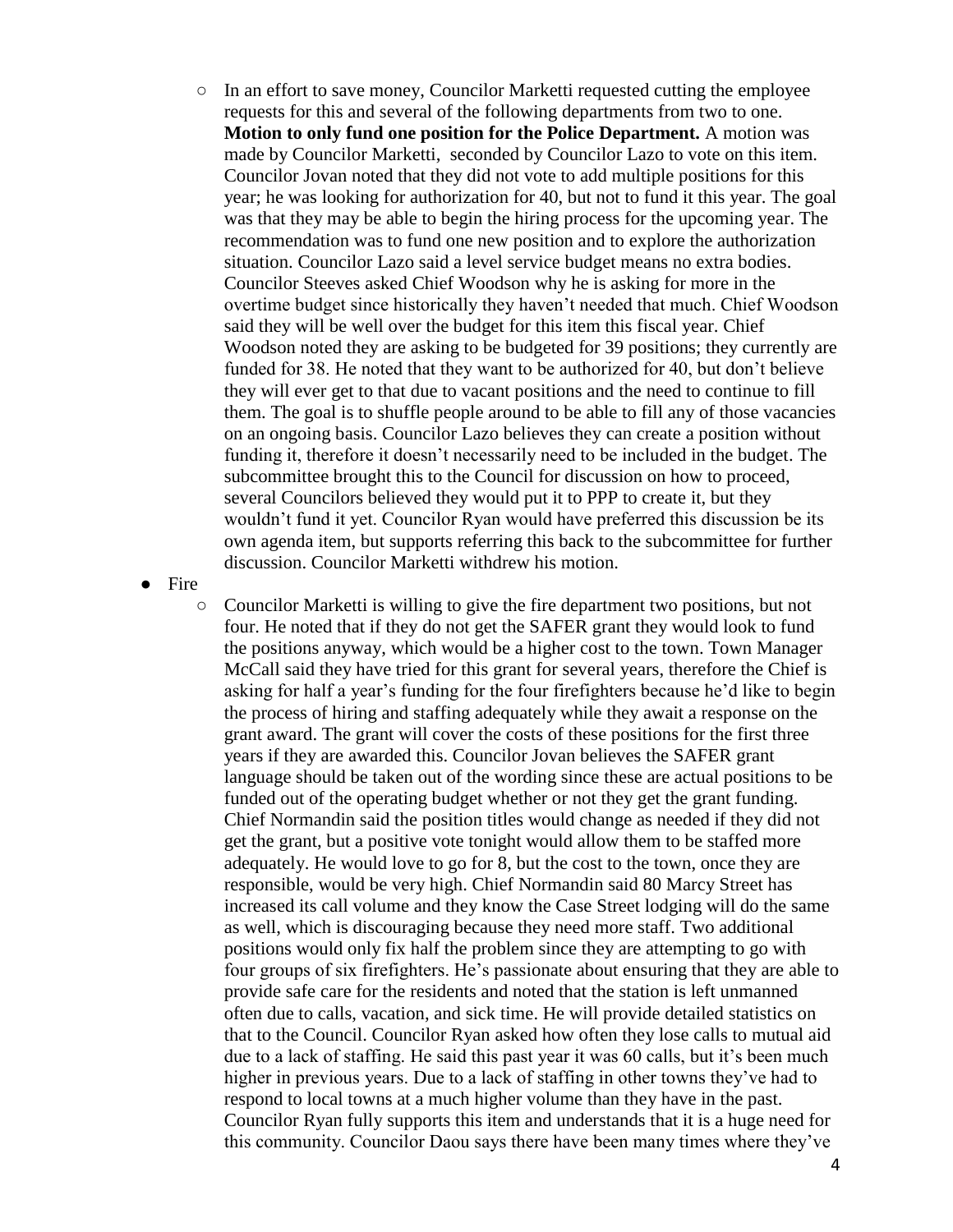agreed on these things on the subcommittee level and then they come to the Council and are challenged more than they were at those meetings, but he said there is a need to better the community and to make sure the services are adequate. Councilor Marketti clarified that he's not trying to cut anyone's budget, he is just attempting to slow the growth as a taxpayer on a fixed income. Councilor Steeves reminded Councilor Marketti that all of them are residents, and many of them are on a limited income, but they need to do as much as they can to make sure the taxes are being utilized for the public services that benefit the community and they need to make sure they meet those basic needs. Councilor Lazo said the art of government is mankind is sure they get the most bang for their buck and to make the tax dollars go a long way. There was ample discussion on the best way to address the town's public safety concerns and how to make the tax dollars go the longest way. Councilor Ryan is tired of people making statements that people who don't own property don't pay taxes, when they do. She said renters are impacted by high taxes as well and they are allowed to have a voice and an opinion. Councilor Jovan said he is concerned for property owners, renters, and all residents and he wants to make sure they are safe and protected. The general recurring theme of the discussion was the need for every Councilor to vote their conscience. Vote to amend the fire position from four to two: A motion was made by Councilor Marketti, but there was no second.

- DPW operations and administration
	- Councilor Marketti is willing to allow for one position, but not two. He knows the Council has asked for a clerk of the works, but not an engineer. **Motion: Vote to remove the assistant engineer position.** A motion was made by Councilor Marketti, seconded by Councilor Lazo. Ms. Blakeley said this position is a need because they would perform two functions including the clerk of the works duties and meeting their obligations for MS4 permitting, which they are extremely behind on. Several Councilors see a need for this and support this position especially since this position would be handling the oversight on projects which has been a constant ask of the Council. There was discussion on the need to stop hiring outside oversight if they were to move forward with a position like this. Ms. Blakeley reminded them that if they have one person for oversight, they wouldn't be able to physically provide oversight on every project they have going on at the same time. This position would have oversight and be able to follow up on items and to partly oversee several projects but they would need to find the right balance with that. **Motion to move the question** was made by Councilor Jovan, seconded by Councilor Lazo. Vote by a show of hands to move the question, by 6-1 the motion carried with Daou abstaining. Vote on the motion by roll call. Councilors in favor: Marketti. Councilors opposed: Daniel, Daou, Jovan, Lazo, Ryan, Steeves.

Vote on the item by roll call. Councilors in favor: Daniel, Daou, Jovan, Ryan, Steeves. Opposed: Lazo, Marketti. by 5-7 the motion carried.

**AGENDA ITEM #10. VOTE TO APPROPRIATE THE AMOUNT OF \$4,239,111.00 FOR THE FY 2023 SEWER ENTERPRISE FUND BUDGET TO BE RAISED FROM SEWER USER CHARGES AND OTHER DEPARTMENTAL REVENUES.** A motion was made by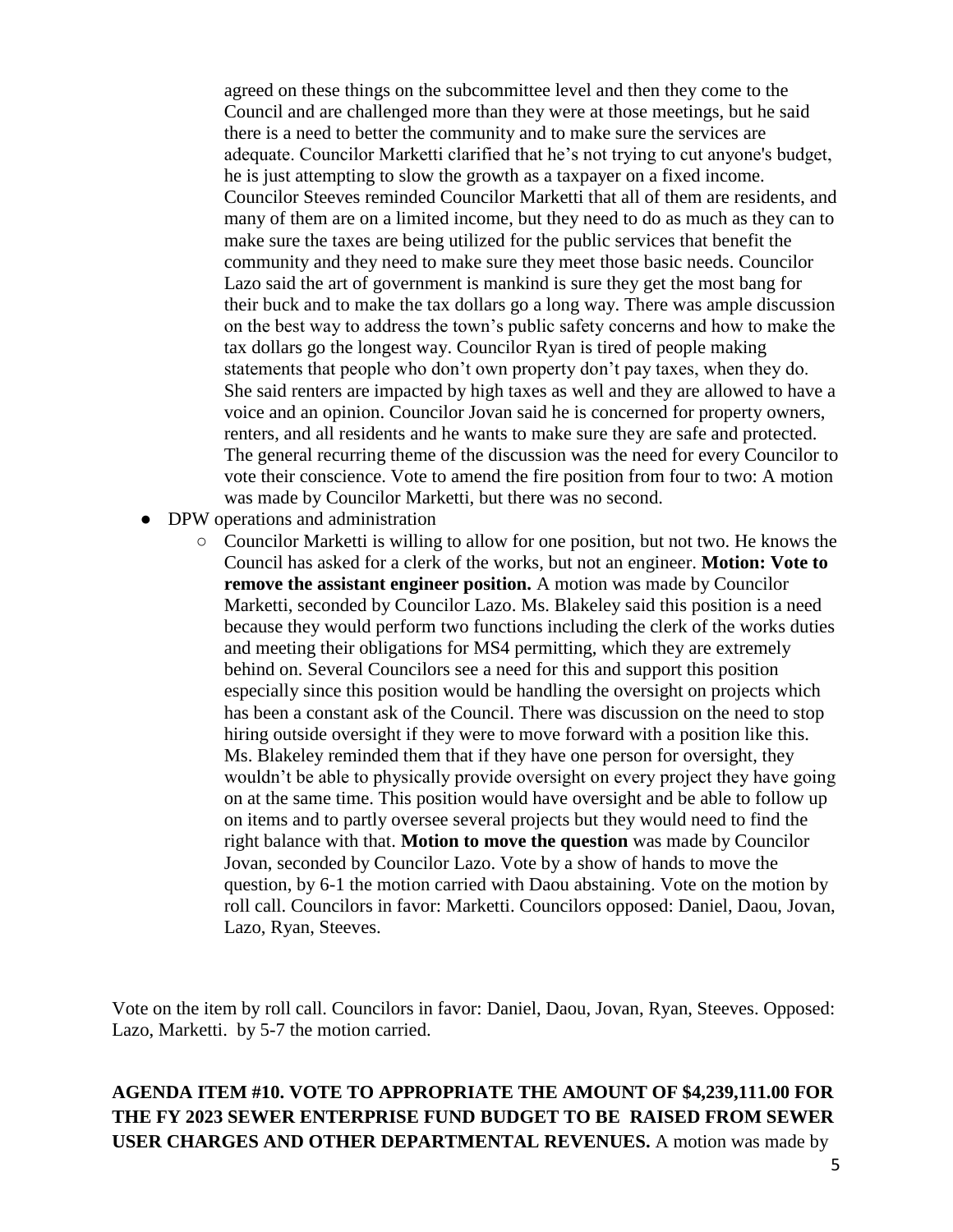Councilor Lazo, seconded by Councilor Ryan to vote on this item. Vote by roll call. Councilors in favor: Daniel, Daou, Jovan, Lazo, Marketti, Ryan, Steeves. By 7-0 the motion carried.

**AGENDA ITEM #11. VOTE TO APPROPRIATE THE AMOUNT OF \$3,609,956.00 FOR THE FY 2023 WATER ENTERPRISE FUND BUDGET TO BE RAISED FROM WATER USER CHARGES AND OTHER DEPARTMENT REVENUES.** A motion was made by Councilor Lazo, seconded by Councilor Ryan to vote on this item. Vote by roll call. Councilors in favor: Daniel, Daou, Jovan, Lazo, Marketti, Ryan, Steeves. By 7-0 the motion carried.

**AGENDA ITEM #12. VOTE TO APPROVE REVISIONS TO SCHEDULE 1 FOR 2% INCREASES EFFECTIVE JULY 1, 2022 AND THE MINIMUM WAGE INCREASES EFFECTIVE JANUARY 1, 2023.** A motion was made by Councilor Daou, seconded by Councilor Steeves to vote on this item. Vote by a show of hands. By 6-1 the motion carried with Marketti opposing.

**AGENDA ITEM #13. VOTE TO APPROVE REVISIONS TO SCHEDULE 5 TO APPROVE 2% INCREASES EFFECTIVE JULY 1, 2022 AND THE MINIMUM WAGE INCREASES EFFECTIVE JANUARY 1, 2023.** A motion was made by Councilor Daou, seconded by Councilor Ryan to vote on this item. Vote by a show of hands. By 7-0 the motion carried.

**AGENDA ITEM #14. VOTE TO RE-AUTHORIZE THE "LEASED PROPERTIES REVOLVING FUND'' UNDER THE PROVISIONS OF MASSACHUSETTS GENERAL LAWS CHAPTER 44, SECTION 53E½ TO PAY REPAIRS, IMPROVEMENTS, EXPENSES AND UTILITIES FOR ALL TOWN-OWNED LEASED PROPERTY, FROM LEASE PAYMENTS TO BE DEPOSITED IN THE ACCOUNT, WITH ALL EXPENDITURES TO BE APPROVED BY THE TOWN MANAGER AND TOTAL EXPENDITURES FROM THE ACCOUNT NOT TO EXCEED \$100,000.00 PER YEAR.**  A motion was made by Councilor Jovan, seconded by Councilor Steeves to vote on this item. Vote by a show of hands. By 7-0 the motion carried.

**AGENDA ITEM #15. VOTE TO REAUTHORIZE THE "SOUTHBRIDGE AIRPORT LEASED PROPERTIES REVOLVING FUND" UNDER THE PROVISIONS OF MASSACHUSETTS GENERAL LAWS CHAPTER 44, SECTION 53E½ TO PAY REPAIRS, IMPROVEMENTS, EXPENSES AND UTILITIES FOR THE LEASED PROPERTY AT THE SOUTHBRIDGE MUNICIPAL AIRPORT, FROM LEASE PAYMENTS TO BE DEPOSITED IN THE ACCOUNT, WITH ALL EXPENDITURES TO BE APPROVED BY THE TOWN MANAGER AND TOTAL EXPENDITURES**  FROM THE ACCOUNT NOT TO EXCEED \$300,000.00 PER YEAR. A motion was made by Councilor Daou, seconded by Councilor Lazo to vote on this item. Vote by a show of hands. By 7-0 the motion carried.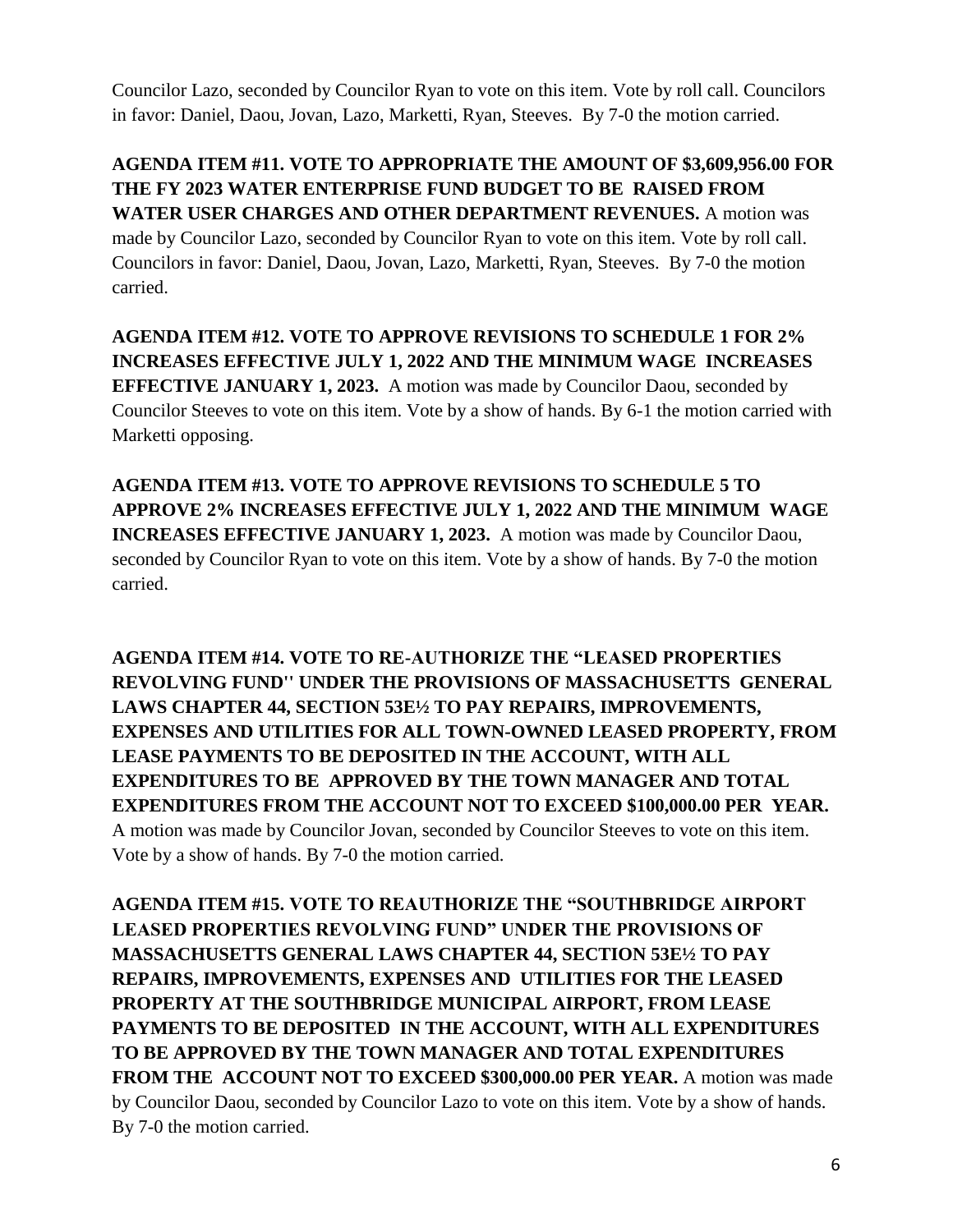**AGENDA ITEM #16. VOTE TO REAUTHORIZE THE "TOTER MAINTENANCE REVOLVING FUND" UNDER THE PROVISIONS OF MASSACHUSETTS GENERAL LAWS, CHAPTER 44, SECTION 53E1/2 TO PAY FOR THE REPLACEMENT OF LOST AND/OR DAMAGED TOTERS, FROM FEES BY HOMEOWNERS AND DEPOSITED IN THE ACCOUNT, WITH ALL EXPENDITURES TO BE APPROVED BY THE HEALTH DEPARTMENT AND TOTAL EXPENDITURES FROM THE ACCOUNT NOT TO EXCEED \$15,000.00 PER YEAR.** A motion was made by Councilor Lazo, seconded by Councilor Steeves to vote on this item. Vote by a show of hands. By 7-0 the motion carried.

**AGENDA ITEM #17. VOTE TO REAUTHORIZE THE "DEMOLITION OF BUILDINGS REVOLVING FUND" UNDER THE PROVISIONS OF MASSACHUSETTS GENERAL LAWS CHAPTER 44, SECTION 53E1/2 TO PAY EXPENSES ASSOCIATED WITH THE DEMOLITION OF BUILDINGS WITHIN THE TOWN OF SOUTHBRIDGE AND ANY REVENUE RECAPTURED TO BE DEPOSITED IN THE ACCOUNT, WITH ALL EXPENDITURES FROM THE ACCOUNT NOT TO EXCEED \$185,000.00.** A motion was made by Councilor Lazo, seconded by Councilor Steeves to vote on this item. Vote by a show of hands. By 7-0 the motion carried.

**AGENDA ITEM #18. VOTE TO REAUTHORIZE THE "MUNICIPAL HEARING OFFICER REVOLVING FUND" UNDER THE PROVISIONS OF MASSACHUSETTS GENERAL LAWS CHAPTER 44, SECTION 53E½ TO PAY EXPENSES ASSOCIATED WITH THE ADMINISTRATION AND COLLECTION OF FINES IN VIOLATION OF M.G.L. CHAPTER 148A AND CHAPTER 115 OF THE ACTS OF 2009, SUCH FINES TO BE DEPOSITED IN THE ACCOUNT WITH ALL EXPENDITURES TO BE APPROVED BY THE TOWN MANAGER AND TOTAL EXPENDITURES FROM THE ACCOUNT NOT TO EXCEED \$2,500.00.** A motion was made by Councilor Daou, seconded by Councilor Lazo to vote on this item. By 7-0 the motion carried.

**AGENDA ITEM #19. VOTE TO REAUTHORIZE THE "SOUTHBRIDGE MIDDLE / HIGH SCHOOL STORE REVOLVING FUND'' UNDER THE PROVISIONS OF MASSACHUSETTS GENERAL LAWS CHAPTER 44, SECTION 53E1/2 TO PAY EXPENSES ASSOCIATED WITH THE SCHOOL STORE FROM RECEIPTS TO BE DEPOSITED INTO THE ACCOUNT, WITH ALL EXPENDITURES TO BE APPROVED BY THE SCHOOL SUPERINTENDENT AND TOTAL EXPENDITURES FROM THE ACCOUNT NOT TO EXCEED \$30,000.00 PER YEAR.** A motion was made by Councilor Lazo, seconded by Councilor Ryan to vote on this item. By 7-0 the motion carried.

**AGENDA ITEM #20. VOTE TO ADOPT THE TOWN MANAGER'S FIVE-YEAR CAPITAL PLAN, FY 2023-2027.** A motion was made by Councilor Jovan, seconded by Councilor Daou to vote on this item. Councilor Marketti said the Capital Planning committee, the Manager, and the Charter Review Committee are in favor of the five-year plan but the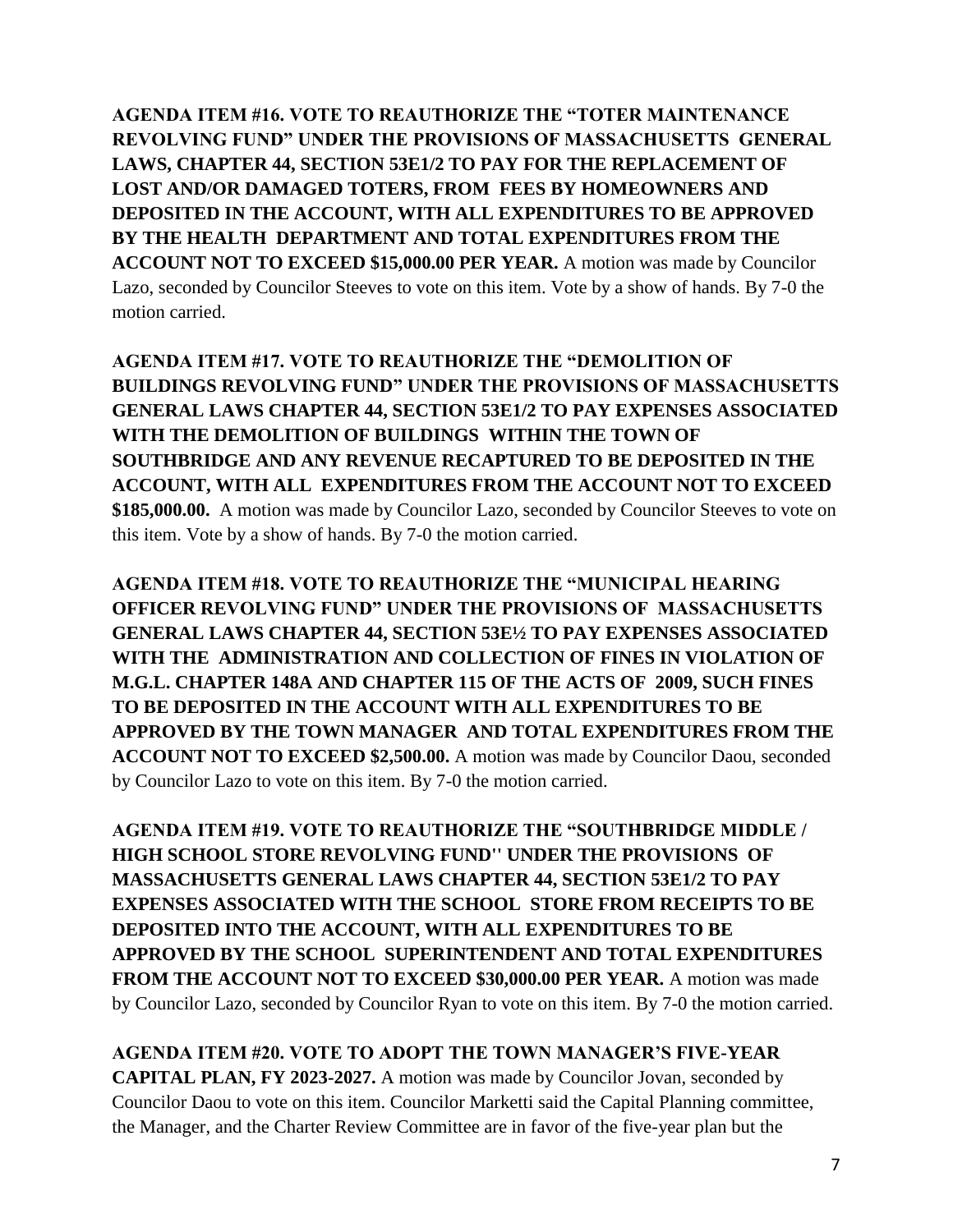Charter still says six years. Town Manager McCall said although it is called a five-year plan, there is a column for future years and it does go through the six-year plan. Amendment: Vote to approve the Town of Southbridge capital improvement program for FY 2023-2028 as presented tonight. This amendment was seconded by Councilor Steeves. Vote by show of hands on the amendment, by 7-0 the motion carried.

Vote by roll call on the item as amended. Councilors in favor: Daniel, Daou, Jovan, Lazo, Marketti, Ryan, Steeves. By 7-0 the motion carried.

#### **AGENDA ITEM #21. VOTE TO APPROPRIATE \$1,984,637.00 FROM FREE CASH FOR**

| THE FY 2023 CAPITAL BUDGET:                                                |             |
|----------------------------------------------------------------------------|-------------|
| <b>TOWN HALL-PAINTING OF INTERIOR</b>                                      | \$10,000.00 |
| <b>COMMUNICATIONS CENTER TOWER</b>                                         | 100,000.00  |
| UPGRADE TELEPHONE SYSTEM AT TOWN HALL                                      | 30,000.00   |
| <b>POLICE PATROL VEHICLES</b>                                              | 130,000.00  |
| POLICE STATION PAVEMENT REPLACEMENT                                        | 80,000.00   |
| <b>POLICE IT-COMPUTER SERVER</b>                                           | 21,044.00   |
| <b>FIRE ADMINISTRATIVE VEHICLE</b>                                         | 67,721.00   |
| <b>FOREST FIRE TRUCK</b>                                                   | 150,872.00  |
| FIRE PORTABLE, MOBILE AND BASE RADIO REPLACEMENT                           | 20,000.00   |
| DPW NEW 10 WHEEL DUMP TRUCK                                                | 320,000.00  |
| <b>DPW PURCHASE OF SWEEPER</b>                                             | 300,000.00  |
| <b>DPW PURCHASE OF SPREADER</b>                                            | 240,000.00  |
| DPW CLAMSHELL CB CLEANER FOR SWAPLOADER                                    | 120,000.00  |
| TIP-CONSTRUCTION PHASE AND ROW ACQUISITION COSTS HOOK & HAMILTON 2         |             |
|                                                                            | 45,000.00   |
| <b>COMMUNITY CENTER WINDOWS, EXIT DOORS, FLASHING, CAULKING-150,000.00</b> |             |

A motion was made by Councilor Ryan, seconded by Councilor Lazo. **Motion to amend the motion to strike the forest fire truck at \$150,872.00.** A motion was made by Councilor Lazo, second by Councilor Marketti. Chief Normandin summarized his proposal and said they currently have a 2007 F450 and it is an appropriate vehicle, however, it doesn't have a good turning radius, it's not easy to maneuver and it is capped at 4-5 people. They'd plan to use it still, but they are hoping to get this new truck to replace a 1971 truck they have that has no airbags or anti-lock brakes. If they sell that they would get money back to put toward the purchase. If they happen to have an incident with the older truck, the liability to the town could be severe. They want a brush truck that can actually do what it needs to do in the woods. Councilor Ryan said this item has been brought up for several years and shot down, but she supports this since there is a clear need for them to be able to deal with brush fires. Councilor Steeves asked how often this vehicle is used, Chief Normandin said they've had a dozen brush fires so far, but this vehicle is used for other incidents regularly and it is probably used 70 times a year. Councilor Lazo thought that 1971 was supposed to go when they purchased the 2007 F450, which he believes is suitable for this. Chief Normandin said this purchase will eliminate two vehicles from this department and will be a safe, maneuverable vehicle for the department. Vote on the motion to amend by roll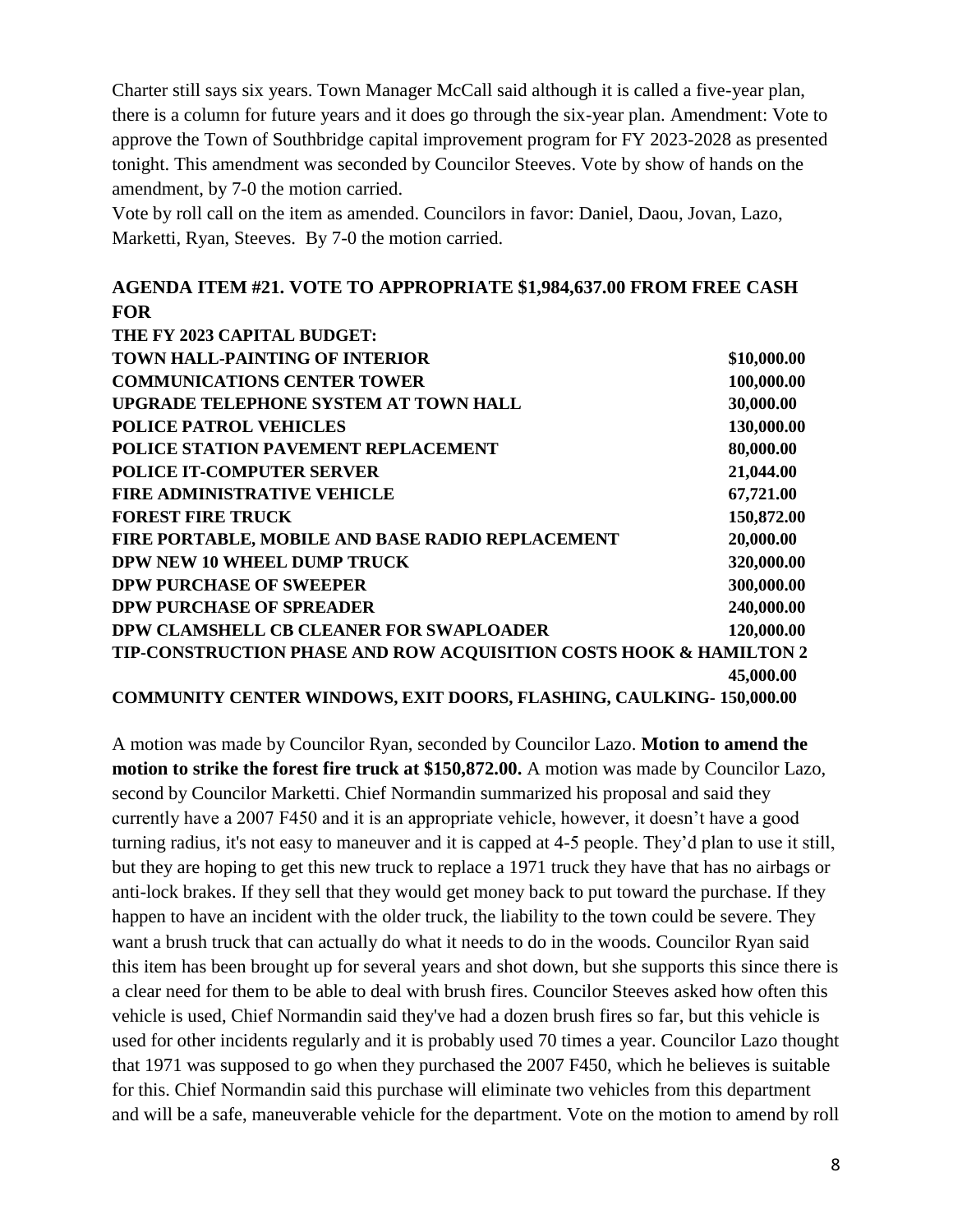call. Vote by roll call. Councilors in favor: Jovan, Lazo, Marketti, Steeves. Councilors opposed: Daniel, Daou, Ryan. By 4-3 the motion to amend carried.

Several Councilors would like to see the older accounts looked at and to hold a meeting to discuss how to utilize the funds in those accounts and in free cash. Councilor Ryan noted that the Cable access had requested some items that aren't on here, and Town Manager McCall said the cable funds wouldn't be coming out of free cash, which is why they aren't included in this item. Ms. Harnois said they've gone through the capital projects and they've cleared out many of them in the past year, so she advised that they vote this through tonight, and then she will look through these accounts to clean them up again in the near future.

Motion to cut FIRE ADMINISTRATIVE VEHICLE for 67,721.00. A motion was made by Councilor Lazo, seconded by Councilor Marketti. Chief Normandin said they would be refurbishing the Deputy's service vehicle and it will get used regularly when they need to keep a paramedic in town on certain service calls. Councilor Lazo asked if the existing tow vehicle could be used for the DPW but Chief Normandin was unsure without checking with Homeland Security and MIU. They are also exploring some grant funding options that may allow them to reduce some costs and allow for a fuel-efficient vehicle. Vote on the amendment by roll call. Councilors in favor: Marketti. Councilors opposed: Daniel, Daou, Jovan, Lazo, Ryan, Steeves. By 1-6, the motion failed.

There was a discussion on when the DPW Sweeper was replaced, Ms. Blakeley confirmed it was last replaced in 2011. Councilor Lazo asked what an annual contract for sweeping would cost, Ms. Blakeley said prior to her employment they did that and the determination was it was more efficient for the town to have their own sweepers. She noted that the requirements have changed significantly because they now have to sweep twice, which means it would be double the work if they contracted it out. Councilor Ryan suggested they do a cost-benefit analysis on this in the future to see what makes the most sense for the department and town finances. Councilor Daou would like to see a mechanic company-specific to sweepers look at this, rather than just the in-house mechanics. Ms. Blakeley said it isn't a matter of fixing it, it's a matter of when will it break down next. Councilor Lazo echoed those sentiments and understands that there are mechanics that specialize in varying equipment, however, he understands that the sweeper is essential to the Town and that it likely needs to be replaced for several reasons.

**Motion to remove the DPW PURCHASE OF SWEEPER for 300,000.00.** A motion was made by Councilor Daou, seconded by Councilor Marketti to vote on this item. Councilor Jovan noted that they likely won't even have this until next spring once they put the order in, but he supports it due to the federal requirements they have to meet. In the meantime, until they get the new sweeper in service, they would attempt to get the sweeper back on the road temporarily and if they can't they'll operate with the one they have and do the best job they can. They may be able to explore renting one, but they'd have to come back to the Council for that. Vote on by roll call. Councilors in favor: Daniel, Daou, Jovan, Lazo, Marketti, Ryan, Steeves. Councilors opposed: Daou, Marketti, By 2-5 the motion carried.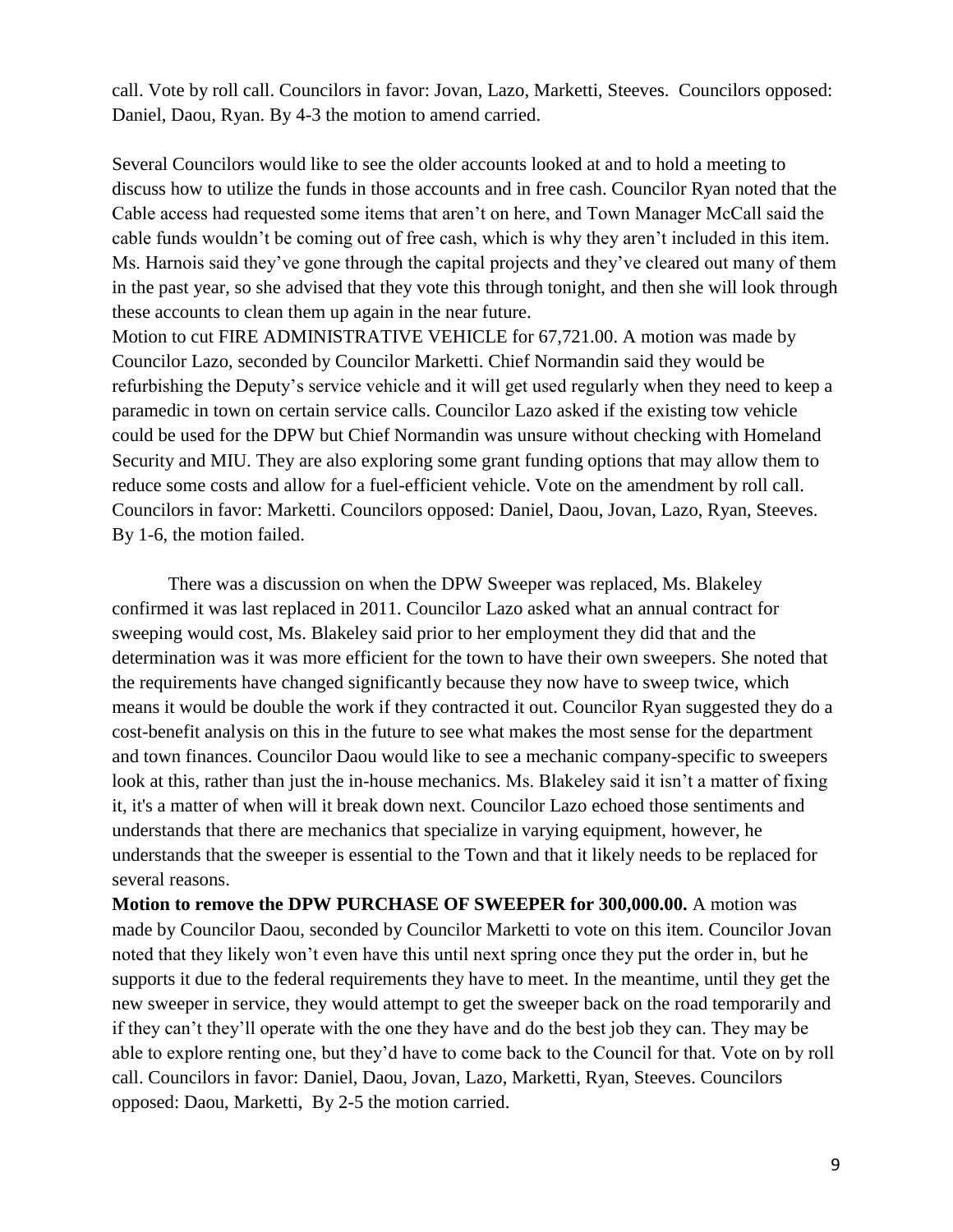Councilor Marketti asked why the animal kennel was removed from the capital list, Chief Woodson said they didn't ask for any additional money for it right now, which is why it's not on there. They are seeing several delays with this due to COVID, staffing issues, and so on.

| New motion: VOTE TO APPROPRIATE \$1,833,765.00 FROM FREE CASH FOR  |                   |
|--------------------------------------------------------------------|-------------------|
| THE FY 2023 CAPITAL BUDGET:                                        |                   |
| <b>TOWN HALL-PAINTING OF INTERIOR</b>                              | \$10,000.00       |
| <b>COMMUNICATIONS CENTER TOWER</b>                                 | 100,000.00        |
| UPGRADE TELEPHONE SYSTEM AT TOWN HALL                              | 30,000.00         |
| POLICE PATROL VEHICLES                                             | 130,000.00        |
| <b>POLICE STATION PAVEMENT REPLACEMENT</b>                         | 80,000.00         |
| <b>POLICE IT-COMPUTER SERVER</b>                                   | 21,044.00         |
| <b>FIRE ADMINISTRATIVE VEHICLE</b>                                 | 67,721.00         |
| <b>FOREST FIRE TRUCK</b>                                           | <b>150,872.00</b> |
| FIRE PORTABLE, MOBILE AND BASE RADIO REPLACEMENT                   | 20,000.00         |
| <b>DPW NEW 10 WHEEL DUMP TRUCK</b>                                 | 320,000.00        |
| <b>DPW PURCHASE OF SWEEPER</b>                                     | 300,000.00        |
| <b>DPW PURCHASE OF SPREADER</b>                                    | 240,000.00        |
| DPW CLAMSHELL CB CLEANER FOR SWAPLOADER                            | 120,000.00        |
| TIP-CONSTRUCTION PHASE AND ROW ACQUISITION COSTS HOOK & HAMILTON 2 |                   |
|                                                                    | 45,000.00         |

**COMMUNITY CENTER WINDOWS, EXIT DOORS, FLASHING, CAULKING- 150,000.00** Vote by roll call. Councilors in favor: Daniel, Daou, Jovan, Lazo, Marketti, Ryan, Steeves. By 7-0 the motion carried.

# **AGENDA ITEM #22. VOTE TO APPROPRIATE \$300,000.00 FROM SEWER RETAINED EARNINGS FOR THE FY 2023 CAPITAL BUDGET.**

**PRIMARY PUMP STATIONS REPLACEMENT**  $$300,000,000$ 

A motion was made by Councilor Daou, seconded by Councilor Lazo to vote on this item. Vote by roll call. Councilors in favor: Daniel, Daou, Jovan, Lazo, Marketti, Ryan, Steeves. By 7-0 the motion carried.

## **AGENDA ITEM #23. VOTE TO APPROPRIATE \$250,000.00 FROM WATER RETAINED EARNINGS FOR THE FY 2023 CAPITAL BUDGET. POLYMER/FILTER AID STATION UPGRADES \$200,000.00 ENGINEERING, PERMITTING AND DESIGN FOR POLYMER STATION UPGRADE 50,000.00**

A motion was made by Councilor Lazo, seconded by Councilor Ryan to vote on this item. Vote by roll call. Councilors in favor: Daniel, Daou, Jovan, Lazo, Marketti, Ryan, Steeves. By 7-0 the motion carried.

**AGENDA ITEM #24. VOTE TO APPROVE THE SOUTHBRIDGE RETIREMENT BOARD'S RECOMMENDATION TO INCREASE THE RETIREES' COLA BASE PAY FROM \$12,000.00 TO \$16,000.00 EFFECTIVE JULY 1, 2022.** A motion was made by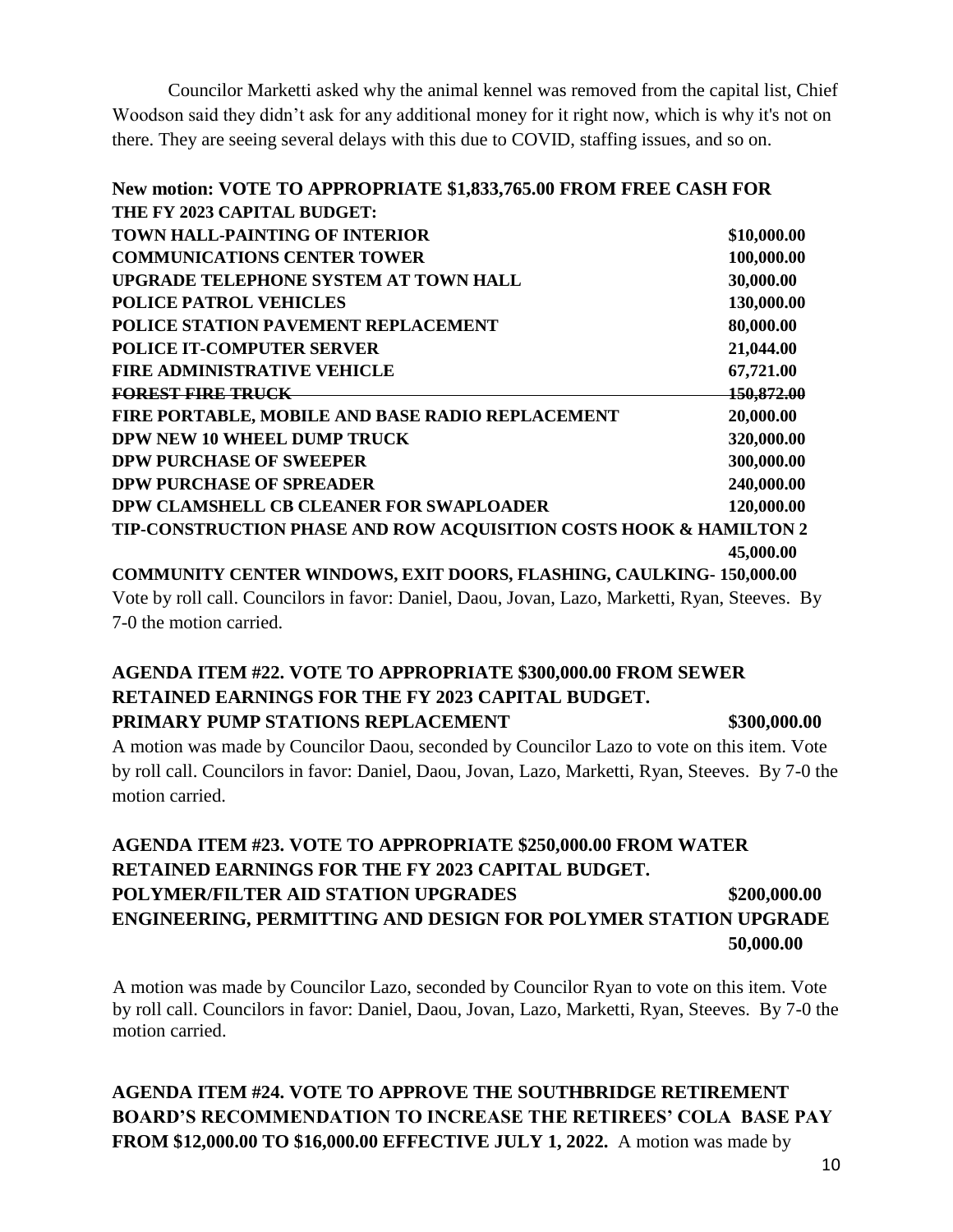Councilor Ryan, seconded by Councilor Steeves to vote on this item. **A motion to amend to decrease the amount to \$14,000** was made by Councilor Lazo, seconded by Councilor Marketti. Councilor Marketti was in favor of the request for \$14,000, but not for \$16,000. The members of the Southbridge Retirement Committee said they gracefully accepted the \$16,000 when it was offered because they are in need of it. Councilor Steeves proposed the increase because the COLA base is significantly under the current rate of inflation and the increase made sense for this particular situation. He noted that the memo they got in their packet notes that it doesn't take their actuarial evaluation until 2031, therefore this gives retirees a little boost in their pockets to help them pay bills that have risen above the cost of living. Town Manager McCall and Ms. Harnois explained the impact on the annual appropriation for the town and noted they end up putting in almost \$5M in a pension over that time if they go with the \$16,000 increase because it almost doubles in the latter years when you increase it from \$14,000 to \$16,000. Pam said they are actually delaying the huge drop-off in their appropriation for one year, and noted the increase is actually the same average as their increase is for each year. The committee said that this increase is an extra \$10 a month and the retirees have also had a spike in healthcare costs. Mr. Counoyer explained that this is a matter of \$60 or \$120 a year for the retirees. Ms. Harnois explained that at \$14,000 the town pays 2.6M, but at \$16,000 the town pays 5.269M. Several Councilors felt conflicted on what decision to make, but many think \$14,000 is a fair compromise for both the retirees and the town. Mr. Cournoyer said he originally tried for a much larger amount since this issue impacts retirees and current employees since they will retire one day, however they encouraged them to go for a more conservative number vs. a realistic number. He noted that the Town of Webster just voted to increase theirs from \$16,000 to \$18,000. Vote by roll call. Councilors in favor: Daniel, Daou, Jovan, Lazo, Marketti. Opposed: Ryan, Steeves. By 5-2 the amendment carried. Vote on the item as amended by roll call. Councilors in favor: Daniel, Daou, Jovan, Lazo, Marketti, Ryan, Steeves. By 7-0 the motion carried.

**AGENDA ITEM #25. VOTE TO ACCEPT FY22 COUNCIL ON AGING FORMULA GRANT FROM THE MASSACHUSETTS EXECUTIVE OFFICE OF ELDER AFFAIRS IN THE AMOUNT OF \$39,180.00 FOR DATES OF SERVICE JULY 1, 2021 THROUGH JUNE 30, 2022, AND ALLOW THE TOWN MANAGER TO SIGN ALL RELATED DOCUMENTS.** A motion was made by Councilor Jovan, seconded by Councilor Lazo to vote on this item. By 7-0 the motion carried.

**AGENDA ITEM #26. VOTE TO RATIFY THE INTER-MUNICIPAL AGREEMENT BETWEEN THE TOWNS OF AUBURN, CHARLTON, OXFORD AND SOUTHBRIDGE TO CONSOLIDATE FORMALLY THEIR CHAPTER 115 OPERATIONS TO PROMOTE EFFICIENCIES TO ESTABLISH AND OPERATE THE "SOUTH CENTRAL MASSACHUSETTS VETERANS SERVICES" AND ALLOW THE TOWN MANAGER TO SIGN ALL RELATED DOCUMENTS.** A motion was made by Councilor Daou, seconded by Councilor Ryan to vote on this item. By 7-0 the motion carried.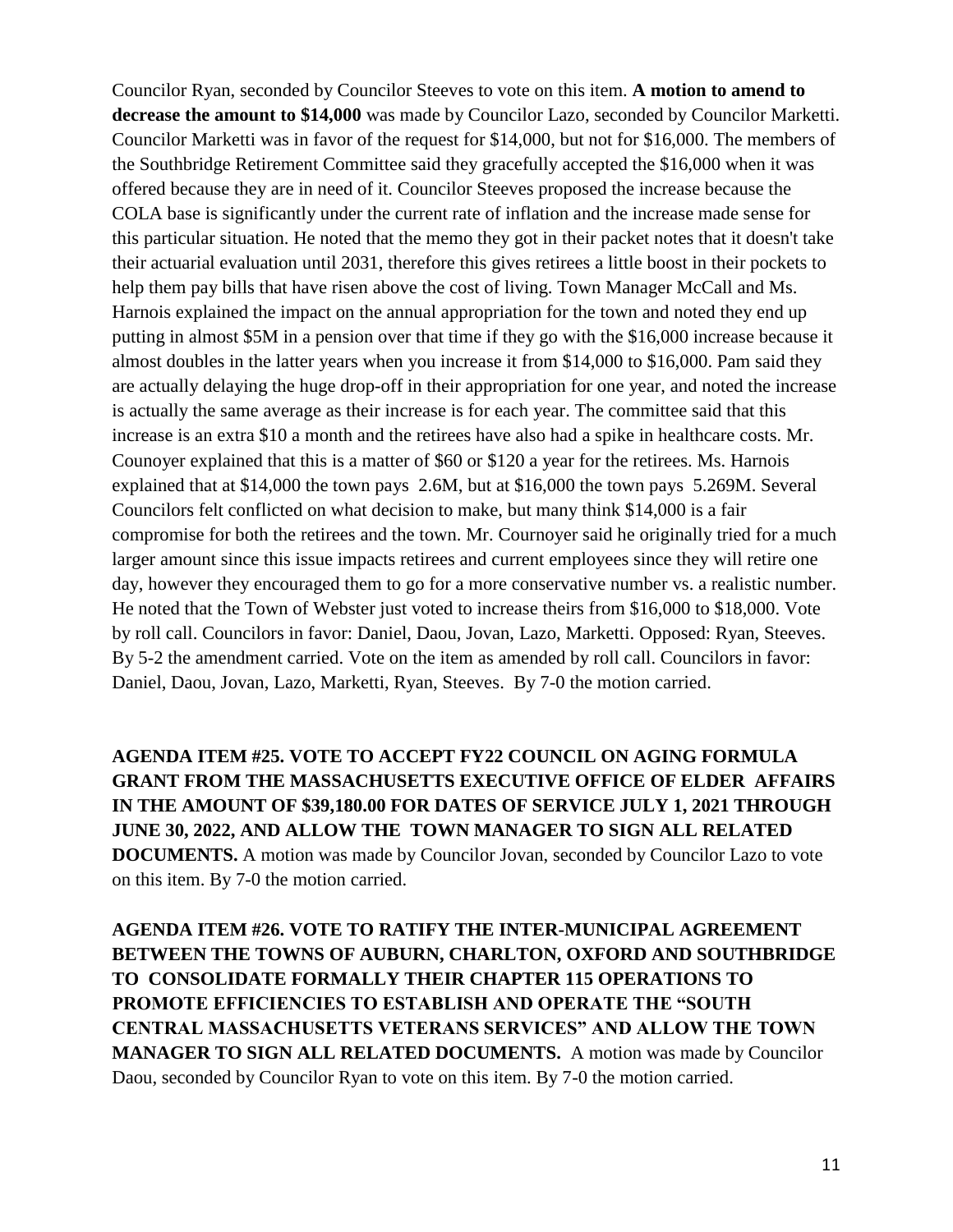**AGENDA ITEM #27. VOTE TO APPROVE THE PROPOSED JOB DESCRIPTION FOR THE TOWN ENGINEER ASSISTANT POSITION.** A motion was made by Councilor Daou, seconded by Councilor Lazo to vote on this item. By 6-1, the motion carried with Marketti opposing.

**AGENDA ITEM #28. VOTE TO APPROVE THE PROPOSED JOB DESCRIPTION FOR ADMINISTRATIVE ASSISTANT I/INSPECTOR (S-10).** A motion was made by Councilor Lazo, seconded by Councilor Ryan to vote on this item. By 6-1, the motion carried with Marketti opposing.

**AGENDA ITEM #29. VOTE TO APPROVE THE ADDITION OF THE TOWN ENGINEER ASSISTANT POSITION TO SALARY SCHEDULE 1, GRADE P/T7.** A motion was made by Councilor Ryan, seconded by Councilor Lazo to vote on this item. By 6-1 the motion carried with Marketti opposing.

**AGENDA ITEM #30. VOTE TO APPROVE THE ADDITION OF CDBG/ECONOMIC DEVELOPMENT COORDINATOR TO SALARY SCHEDULE 1, MS-19.** A motion was made by Councilor Ryan, seconded by Councilor Lazo to vote on this item. Councilor Marketti asked if this change would have any impact on the fact that the position is 83% funded by CDBG; Town Manager McCall doesn't believe that it would. By 7-0 the motion carried.

**AGENDA ITEM #31. VOTE TO APPROVE THE ADDITION OF ADMINISTRATIVE ASSISTANT I/INSPECTOR TO SALARY SCHEDULE 1, (S-10).** A motion was made by Councilor Ryan, seconded by Councilor Lazo to vote on this item. By 6-1 the motion carried, with Marketti opposing.

**AGENDA ITEM #32. VOTE TO APPROVE AN ACCESS EASEMENT ON PARCEL 27- 1-1 AND PARCEL 40-1-1 OWNED BY TOWN OF SOUTHBRIDGE IN ORDER TO GET A WATER SOURCE TO 225 DRESSER HILL ROAD.** A motion was made by Councilor Steeves, seconded by Councilor Ryan to vote on this item. Councilor Lazo strongly believes this item should have gone to the DPW subcommittee, not the general government. He asked if they were looping the waterline, Ms. Blakeley said they no longer do that for several reasons and said this particular line will not be active at all, it is only there for firefighter purposes. Town Manager McCall noted that the agenda item is more of a concept, not an approval, therefore he suggested they amend it. **VOTE TO APPROVE THE CONCEPTUAL AGREEMENT TO ENTER INTO AN ACCESS EASEMENT WITH FULL TEXT TO COME IN THE FUTURE ON PARCEL 27-1-1 AND PARCEL 40-1-1 OWNED BY TOWN OF SOUTHBRIDGE IN ORDER TO GET A WATER SOURCE TO 225 DRESSER HILL ROAD.** A motion was made by Councilor Steeves, seconded by Councilor Daou to amend the motion. Councilor Ryan noted that this agenda was posted properly and if anyone had an issue with this it should have been brought up appropriately since everyone had the opportunity to see it and respond outside of putting her on the spot at her meeting. Councilor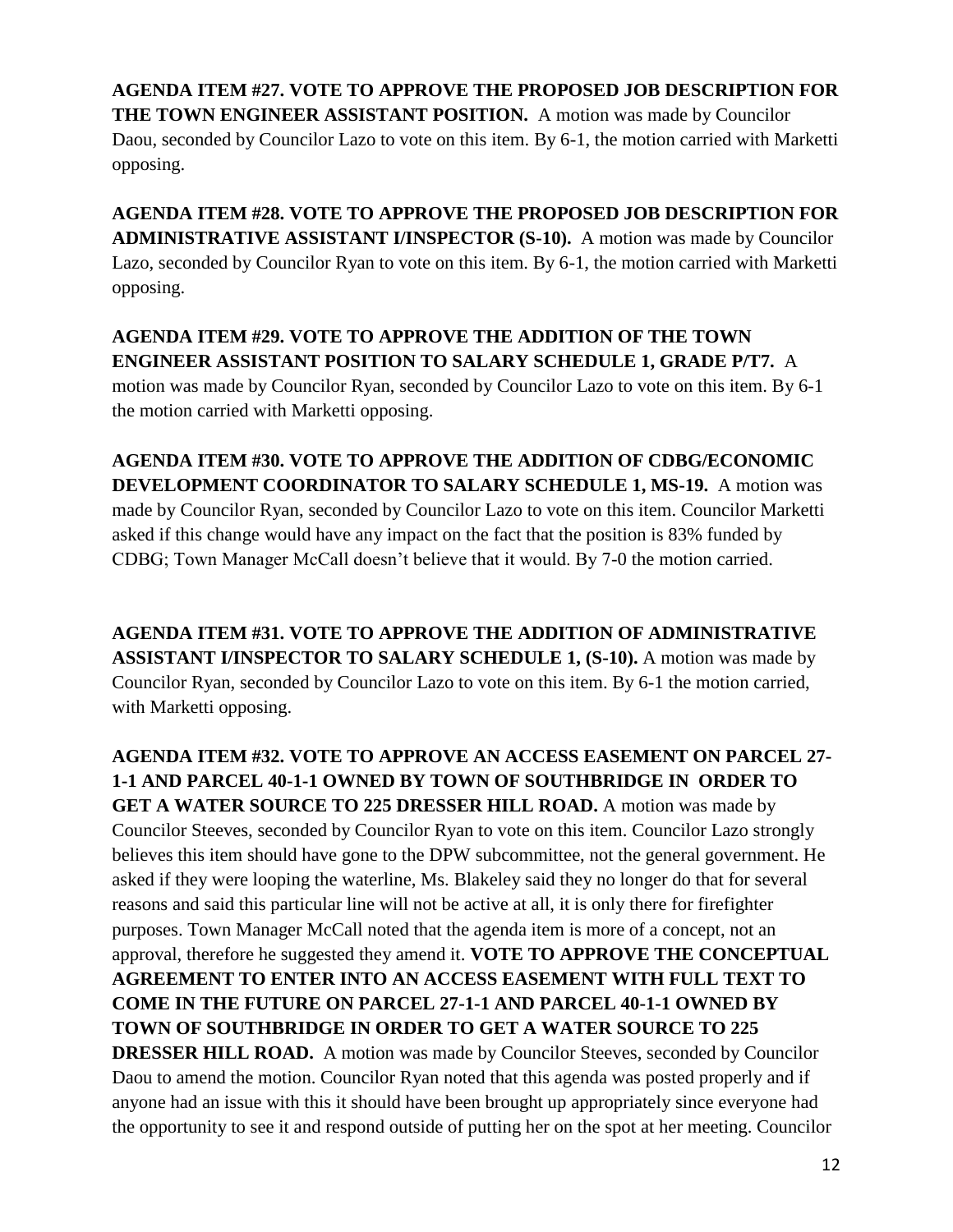Marketti did not intend to make a fuss about this, he did not get the packet until right before the meeting and was just attempting to ask for clarification to ensure that this item was being handled in the correct way. Councilor Lazo has issues with lines not being lopped and will not support the item, but Councilor Jovan said this easement is no different than any other dry hydrants since it is not for any use other than potential fire needs. Mr. Rumsey clarified that the project is for a stand-alone power generator and noted that the system is fully operated, therefore there is no staff onsight unless there is an emergency. Councilor Daou asked who was paying for the easement and connection fee, Ms. Blakeley confirmed that the business is paying for all costs and the town is not responsible for anything. Councilor Steeves was concerned with the fact that there would be no operators on-site or nearby, but Mr. Rumsey said this is a fully automated system that shuts down when needed and alerts the appropriate authority. Vote on the amendment by show of hands: By 6-1 the motion carried with Lazo opposing. Vote on the item as amended: 6-1 the motion carried with Lazo opposing.

**AGENDA ITEM #33. VOTE TO APPROVE USING EXCESS FUNDS IN THE DPW SALARY AND WAGE ACCOUNT 01499-511000 TO HIRE FOR THE NEW POSITION OF MAINTENANCE MAN/EQUIPMENT OPERATOR INCLUDED IN THE FY23 BUDGET CONTINGENT OF FUNDING OF THE POSITION. THE COST TO FUND THE NEW EMPLOYEE FROM MAY 24 TO THE END OF JUNE, WOULD BE \$5731.20 (6 WEEKS) BASED ON THE CURRENT UNION CONTRACT. POSTPONED**  FROM MAY 9, 2022 MEETING. A motion was made by Councilor Daou, seconded by Councilor Lazo to vote on this item. Councilor Marketti said the only issue he has with this is that all hired employees need to come to Town Council for a vote. Town Manager McCall explained that they are attempting to fill the position for the balance of the remaining fiscal year. It does say in the Charter that the Manager appoints the DPW Director and on the recommendation, the DPW Director appoints the DPW, but at either rate, they wanted to be able to tell this candidate that they are able to hire them and then they would come back to Council with the recommendation. By 6-1 the motion carried with Marketti opposing.

**AGENDA ITEM #34. VOTE TO APPROVE APPLYING FOR THE ONE STOP FOR GROWTH FOR THE FOLLOWING GRANTS: MASS WORKS, MASS DEVELOPMENT INITIATIVE, URBAN AGENDA, BROWNFIELDS, AND UNDERUTILIZED PROPERTIES, ALL 100% FUNDED, WHOSE PROJECTS ARE OUTLINED IN THE SUPPORTING DOCUMENTATION, AND ALLOW THE TOWN MANAGER TO SIGN ANY RELATED DOCUMENTS.** A motion was made by Councilor Ryan, seconded by Councilor Lazo to vote on this item. Ms. Dean provided some updates on the MassWorks grant and the anticipated amount of \$500,000-\$600,000. Councilor Marketti fully supports this and thanked Ms. Dean for bringing this forward. By 7-0 the motion carried.

**AGENDA ITEM #35. VOTE TO APPROVE THE DPW TRANSFER REQUEST FOR \$125,000.00 FROM FACILITY IMPROVEMENTS ACCOUNT # 610450- 583000-22585 TO WATER FACILITY PAVING IMPROVEMENT ACCOUNT TO REPAVE AREAS AT THE WATER FACILITIES. (NEW PROJECT # TO BE ISSUED BY**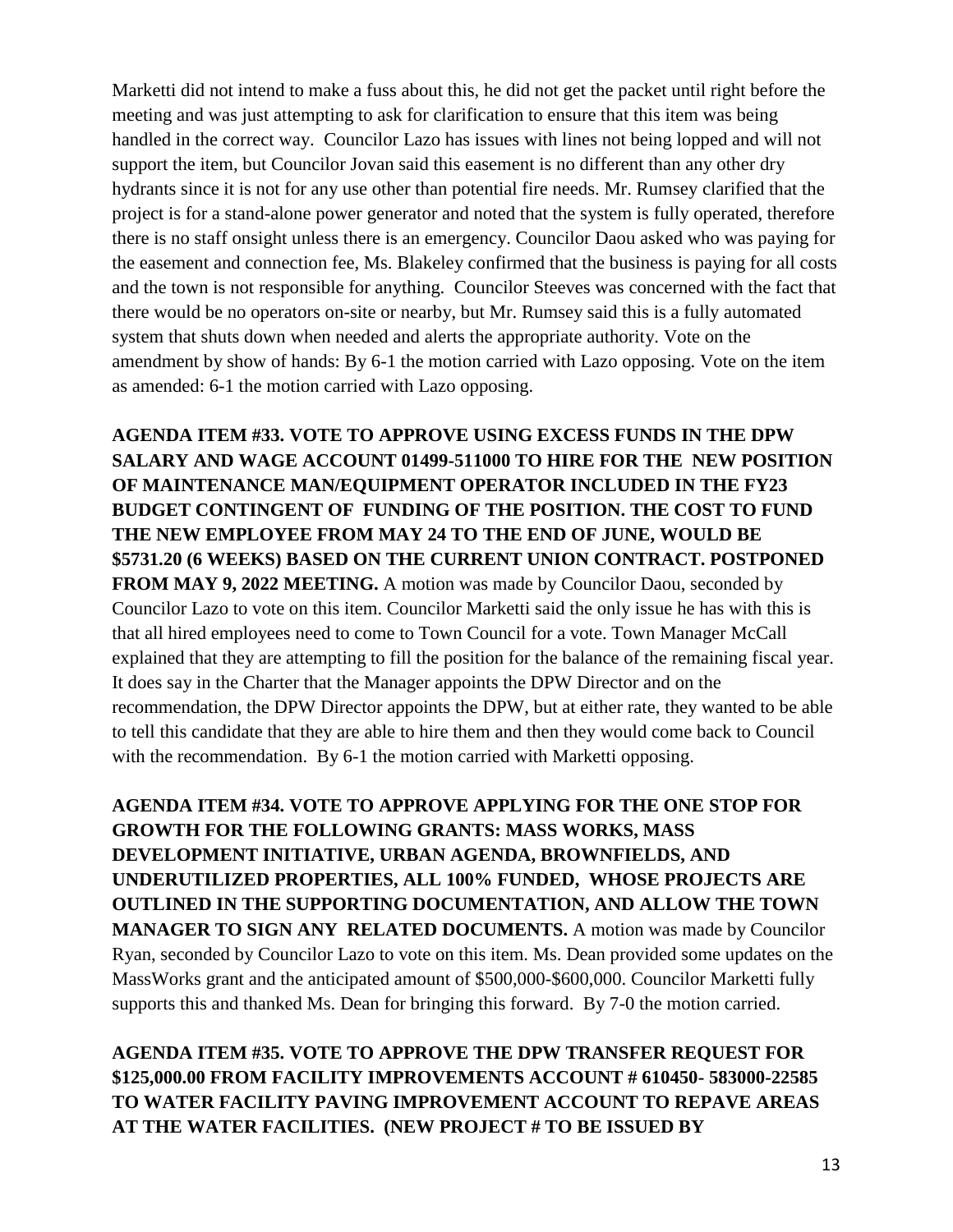**ACCOUNTING)** A motion was made by Councilor Ryan, seconded by Councilor Daou to vote on this item. By 7-0 the motion carried.

**AGENDA ITEM #36. VOTE TO APPROVE THE SNOW & ICE TRANSFER REQUEST FROM OVERTIME SNOW & ICE ACCOUNT #001495-513100 IN THE AMOUNT OF \$16,563.76 AND SPECIAL SERVICES ACCOUNT #001495-529000 IN THE AMOUNT OF \$83,436.24 FOR TOTAL AMOUNT OF \$100,000.00 TO ROAD PAVING CONSTRUCTION AND RECONSTRUCTION FUND PROJECT #64843 TO INCREASE AVAILABLE FUNDS FOR ROAD IMPROVEMENTS.** A motion was made by Councilor Lazo, seconded by Councilor Ryan to vote on this item. By 7-0 the motion carried.

## **AGENDA ITEM #37. VOTE TO APPROVE THE WATER TRANSFER REQUEST FOR \$23,965.61 FROM EQUIPMENT CAPITAL ACCOUNT #610450- 583000-22581 TO SYSTEM CAPITAL ACCOUNT #610450-583000-22580 TO COVER ADDITIONAL COSTS ASSOCIATED WITH WATER SYSTEM EXPENSES.** A motion was made by Councilor Ryan, seconded by Councilor Daou to vote on this item. By 7-0 the motion carried.

## **AGENDA ITEM #38. AMENDMENTS TO SOUTHBRIDGE ZONING MAP TO CHANGE THE FOLLOWING**

**A. CHANGING 333 EAST MAIN STREET THROUGH 505 EAST MAIN STREET FROM MANUFACTURING TO GENERAL BUSINESS.** 

**B. CHANGING 1, 6, AND 28 SANDERDALE ROAD AND MAP 44, LOT 17 FROM MANUFACTURING TO GENERAL BUSINESS.** 

**C. CHANGING 23, 27, 31, AND 35 GOLF STREET FROM MANUFACTURING TO R2.** 

**D. CHANGING 39 OLD WOOD STOCK ROAD FROM MANUFACTURING TO R2.** 

**E. CHANGING 70, 78 JENNISON STREET FROM OFFICE RESEARCH TO R2. F. CHANGING MAP 44, LOT 29, AND 37 (KINGSLEY STREET) FROM OFFICE RESEARCH TO R2. G. CHANGING 72 DOUTY STREET, AND MAP 44, LOTS 47, 55, AND 56 (DOUTY STREET) FROM OFFICE RESEARCH TO MANUFACTURING.** 

**H. CHANGING 66, 73, 94, 105, 121, 126, 134, AND 234 ASHLAND AVENUE FROM OFFICE RESEARCH TO MANUFACTURING.** 

## **FIRST READING 05/09/2022 SECOND READING 05/23/2022**

#### **AGENDA ITEM #39. COUNCILORS FORUM**

- Councilor Marketti reminded everyone that the Memorial Day Parade is next Monday, May 31 at 10:00AM
- Councilor Steeves reminded everyone that the Town Council Candidate forum will be 5/31 at 7:00 PM